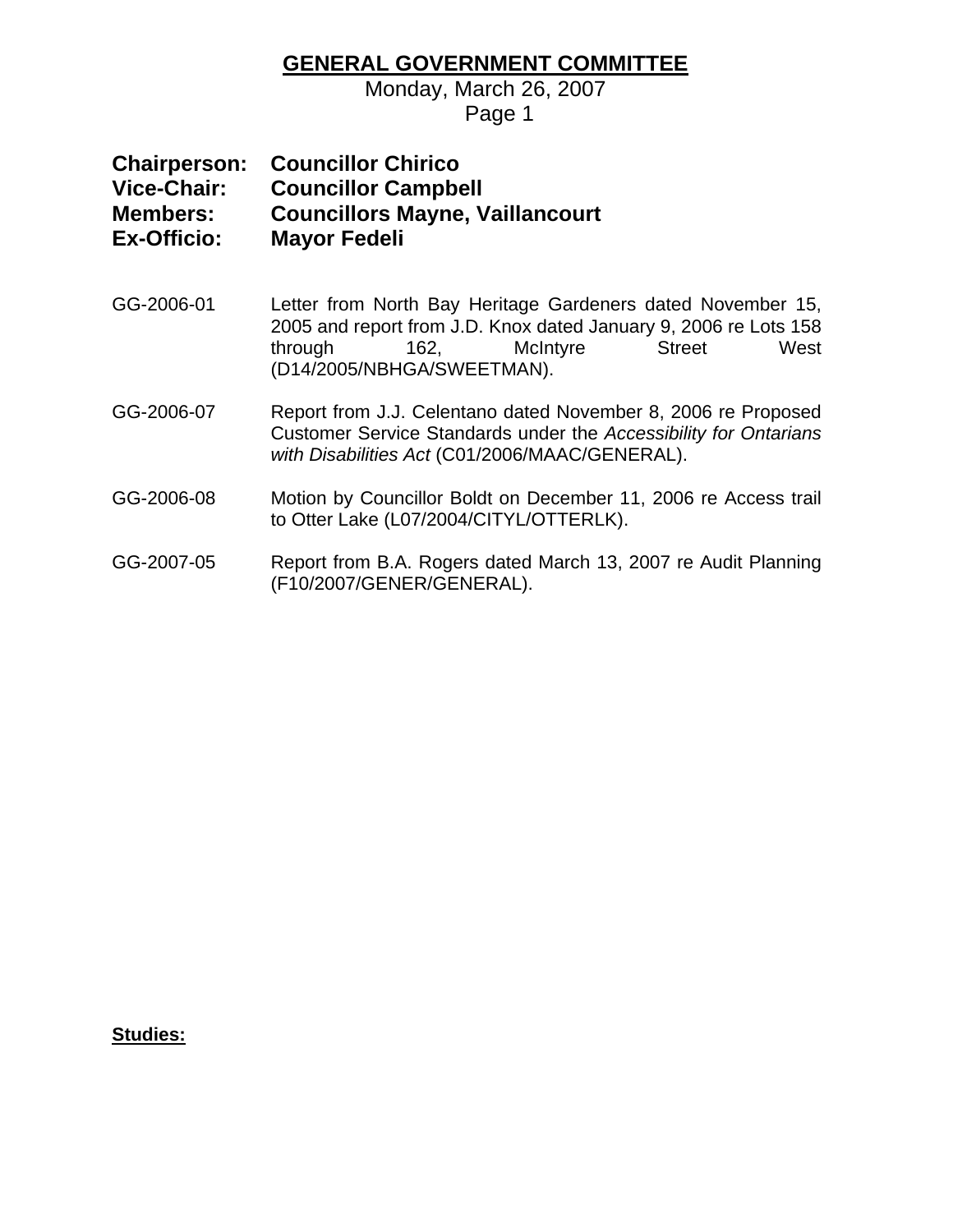# **COMMUNITY SERVICES COMMITTEE**

Monday, March 26, 2007 Page 1

| <b>Chairperson:</b><br><b>Vice-Chair:</b><br>Member:<br><b>Ex-Officio:</b> | <b>Councillor Anthony</b><br><b>Councillor Boldt</b><br><b>Councillor Bain</b><br><b>Mayor Fedeli</b>                                                                                         |
|----------------------------------------------------------------------------|-----------------------------------------------------------------------------------------------------------------------------------------------------------------------------------------------|
| CS-2001-35                                                                 | Rezoning applications by Consolidated Homes Ltd. - Golf Club<br>Road (D14/2001/CHLTD/GOLFCLUB).                                                                                               |
| CS-2003-37                                                                 | Condominium application by Rick Miller on behalf of New Era<br>Homes Ltd. - McKeown Avenue (D07/2003/NEHL/ MCKEOWN).                                                                          |
| CS-2004-23                                                                 | Rezoning application by 1081751 Ontario Inc. (Tarmagon<br>Aggregates/ Don Fudge) - Highway 17 East (D14/2003/TARMA/<br>HWY#17E).                                                              |
| CS-2004-29                                                                 | Rezoning and Plan of Subdivision applications by Rick Miller on<br>behalf of Grand Sierra Investments Ltd. - Sage<br>Road<br>(D12/D14/2003/GSIL/ SAGERD).                                     |
| CS-2005-35                                                                 | Zoning By-Law Amendment and Plan of Condominium by Paul<br>Goodridge on behalf of Taki's Investments Ltd. and Team Service<br>Inc. - 125 Giroux Street (D14/D07/2005/TAKIS/125GIROU).         |
| CS-2006-27                                                                 | Report from J.J. Celentano dated November 24, 2006 re Summary<br>Bill 51 (Planning Act Reform/OMB<br>Highlights -<br>Reform)<br>(L11/2006/PLACT/PAR).                                         |
| CS-2006-30                                                                 | Report from J.J. Celentano dated December 6, 2006 re Aggregate<br>Implementation<br>2007<br>Resources<br>Act<br>January<br>$\sigma_{\rm{max}}$ and $\sigma_{\rm{max}}$<br>(L11/2007/MNR/AGA). |
| CS-2007-02                                                                 | Official Plan Amendment and Zoning By-Law Amendment by Miller<br>& Urso Surveying Inc. on behalf of Nipissing University - 165<br>Monastery Road (D09/D14/2007/NIPUN/165MONAS).               |
| CS-2007-03                                                                 | Report from B. Hall dated March 8, 2007 re Amendment to City of<br>North Bay Zoning By-Law 28-80 - Through Lot Provision                                                                      |

(D14/2007/CNB/BL28-80).

### **Studies:**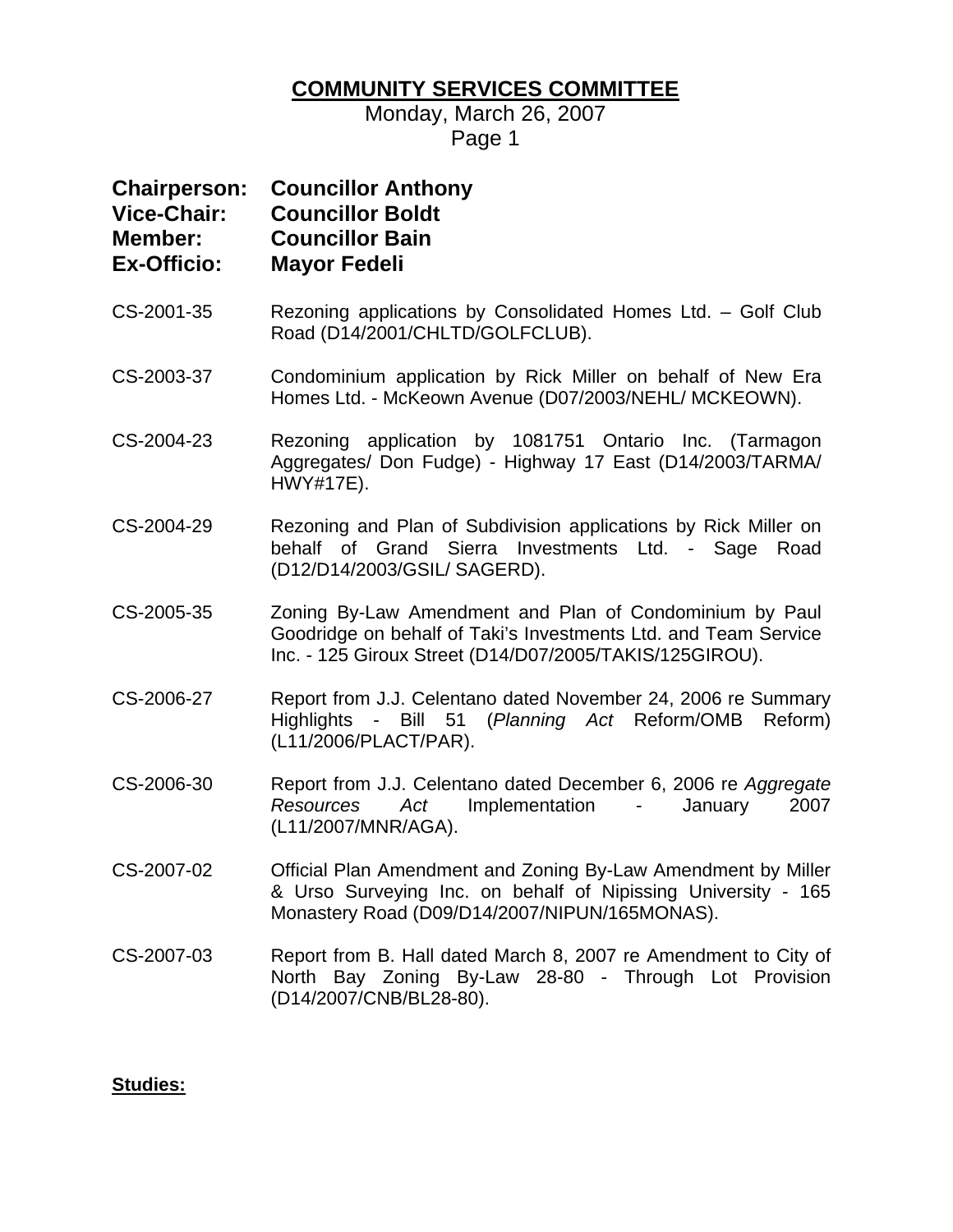### **ENGINEERING & WORKS COMMITTEE**

Monday, March 26, 2007 Page 1

|                    | <b>Chairperson: Councillor Koziol</b> |
|--------------------|---------------------------------------|
| <b>Vice-Chair:</b> | <b>Councillor Mendicino</b>           |
| Member:            | <b>Councillor Graham</b>              |
| <b>Ex-Officio:</b> | <b>Mayor Fedeli</b>                   |

- → EW-2006-05 Report from P. Bullock dated July 6, 2006 re Amendment to Noise By-Law No. 142-76 (C00/2006/NOISE/GENERAL).
- EW-2007-01 Report from J.C. Simmonds dated January 10, 2007 re 2007 Budget Enhancements - Waste Management (E07/2007/ WASTE/GENERAL).
- EW-2007-02 Report from P. Bullock dated February 15, 2007 re Merrick Landfill Tipping Fee increase (E07/2007/FEES/TIPPING).

**Studies:**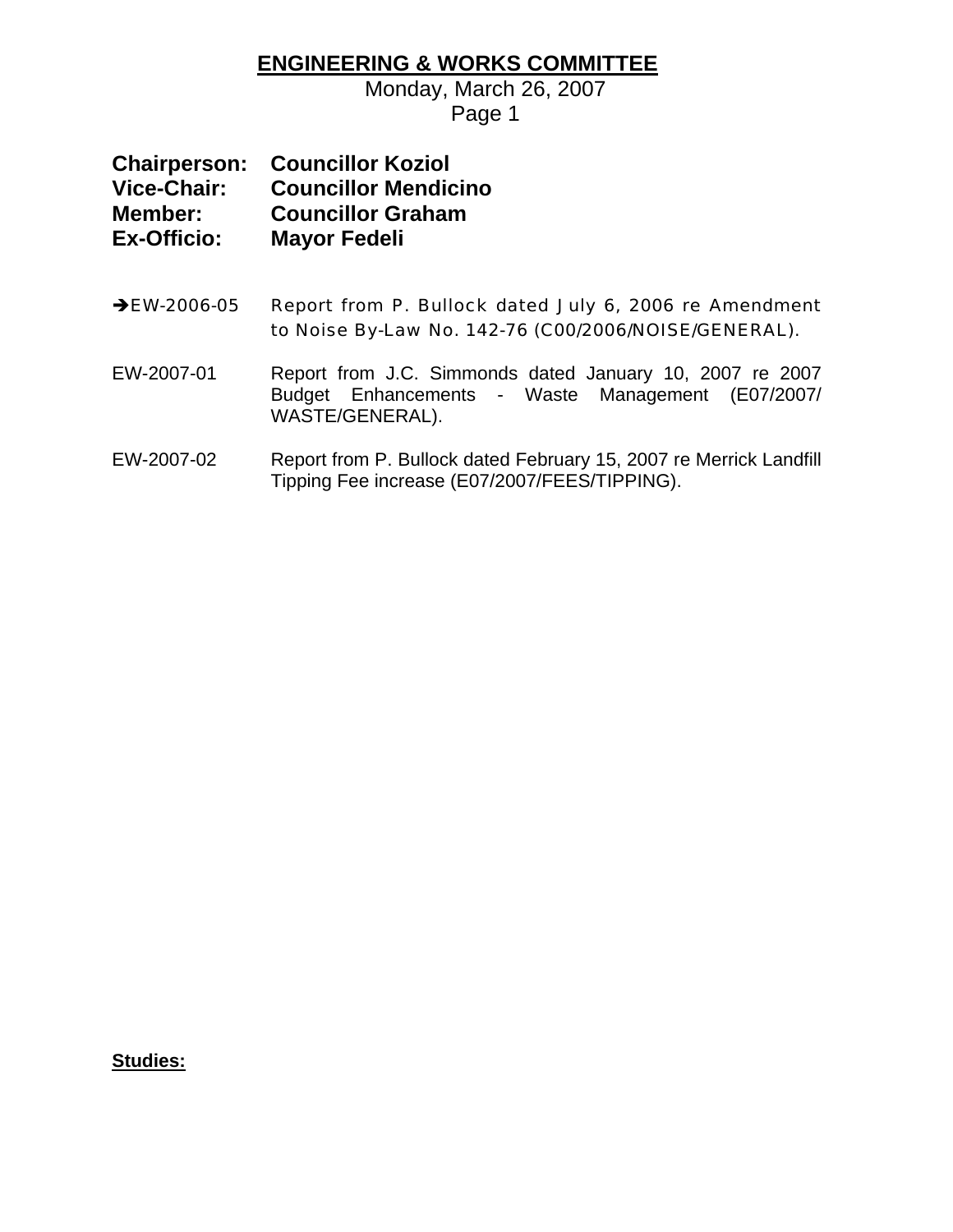## **ITEMS REFERRED BY COUNCIL FOR A REPORT**

## DATE **ITEM**

December 15, 2003 Merits of a Road Closing By-Law (private bridge over Chippewa Creek)

- June 29, 2004 Transit Operational Review.
- March 29, 2005 Backflow Prevention Program survey of all industrial, commercial and institutional buildings (due September 2005).
- July 11, 2005 Cost estimates for safety improvement to the intersection of Laurentian Avenue and Trout Lake Road.
- July 25, 2005 Road Watch Program.
- September 6, 2005 4-Way stop at the intersection of John Street and Second Avenue.
- June 5, 2006 Business Retention and Expansion Program Action Plan (Annual Update - 2007).
- December 11, 2006 Bill 51 *Planning Act* Reforms.
- January 22, 2007 Environmental Green Plan.